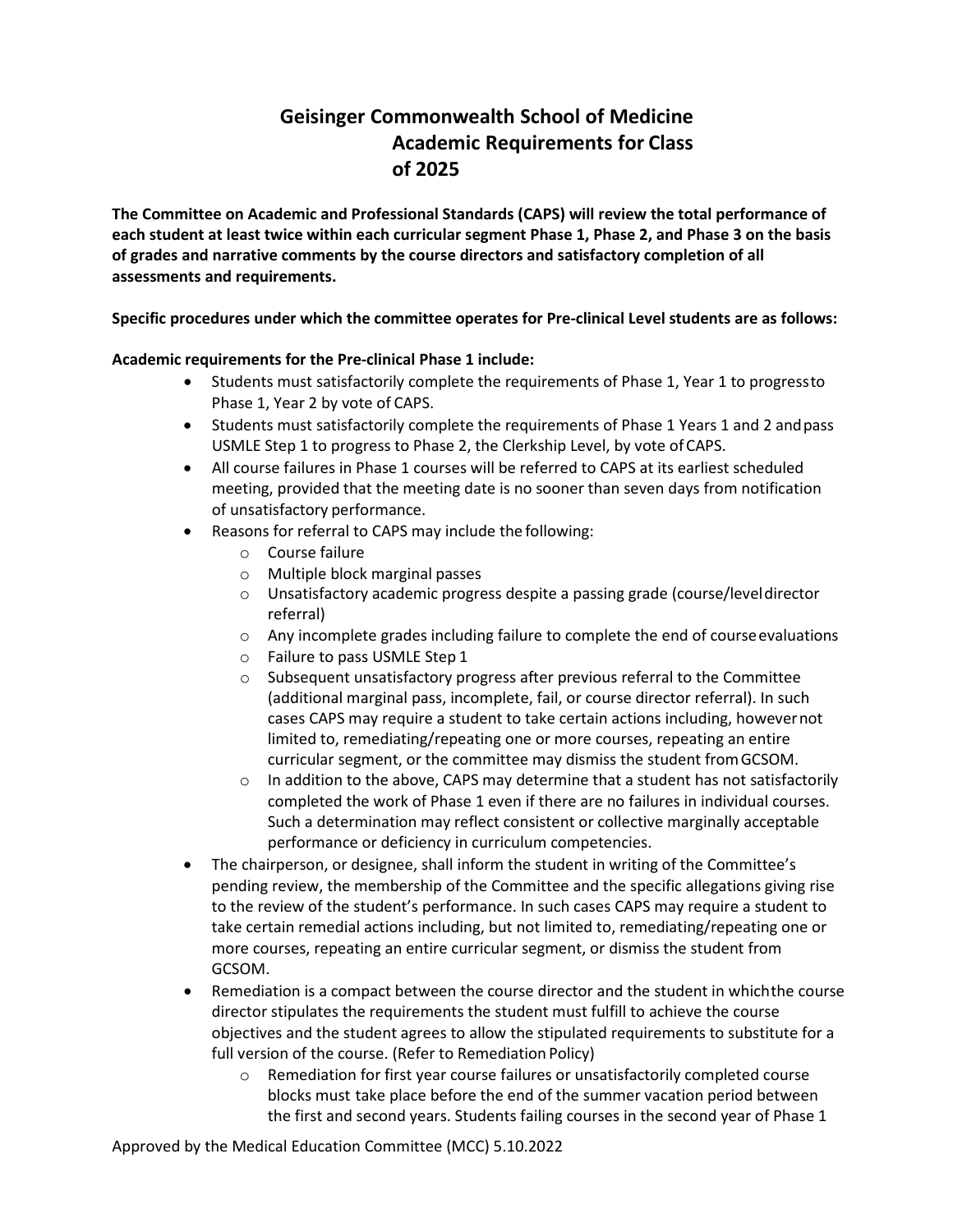courses must remediate deficiencies prior to entrance into Phase 2 the Clerkship Level. Students may not remediate two courses simultaneously.

- o Any student failing to successfully remediate a Phase 1 Level course will be reviewed by CAPS and may be dismissed from GCSOM for unsatisfactory performance.
- Withdrawal: A student may withdraw from a Phase 1 Level course following submission of a written request. Requests for withdrawal must follow the Policy on Course Withdrawal. (Refer to Policy on Course Withdrawal) The request must be made prior to the onset of the final examination in the course. The transcript grade of Withdrawn will be recorded for such a course unless the student's cumulative grade in the course is failing at the time of withdrawal. In that event, the grade of Fail will be recorded. A student must remediate or retake a withdrawn course to complete the requirements of the Phase 1 Level. Requests to return to the curriculum following course withdrawals will be reviewed by CAPS, which may require a student to remediate/repeat the course, repeat a curricular segment or the committee may dismiss the student from GCSOM.
- USMLE Step 1: The USMLE Step 1 Exam may only be taken after the successful completion of all Phase 1 Level courses and academic requirements. Students must take the USMLE Step 1 exam by the school deadline in order to advance to Phase 2, the Clerkship Level, of the curriculum.
	- $\circ$  Failure to do so may result in entering the Clerkship Level with the following year's class. Students will be required to take a leave of absence to prepare for the examination and will be monitored by CAPS. Review for promotion to the Clerkship Phase will occur after posting a passing score on USMLE Step1.
	- $\circ$  Students who are notified of a failure on their first attempt of the Step 1 examination will meet with the Office of Academic Affairs and Student Affairs/Center for Learning Excellence to develop a remediation plan in order to prepare for a second sitting. The student will be referred to CAPS for review and monitoring and will be placed on Academic Warning. Further sanctions may also be recommended by CAPS. If the second Step 1 attempt occurs within the first block rotation, and any other CAPS sanctions and/or requirements have been remediated and/or completed, the student will be allowed to return to the curriculum at the start of the next clerkship block, pendingresults.
	- $\circ$  If the student passes on the second attempt, CAPS will review the student's performance and may recommend promotion to Phase 2. The student will be required to complete any missed clerkship time from the point of which they were removed when they failed their first attempt at USMLE Step 1 at the end of the Phase 2 , which may impact their start of Phase3.
	- $\circ$  If a student fails on the second attempt or does not sit for the exam within the first block , the student will not progress to Phase 2, will be referred to CAPS for further review and recommendation which may include removal from all clinical and school sponsored activities, a leave of absence, or sanctions up to and including dismissal fromGCSOM.
	- o Three consecutive failures of USMLE Step 1 will result in dismissal from theMD program.

## **Academic requirements for Phase 2 include:**

• Students must satisfactorily complete the work of Phase 2 to progress to Phase 3 Level by vote of CAPS.

Approved by the Medical Education Committee (MCC) 5.10.2022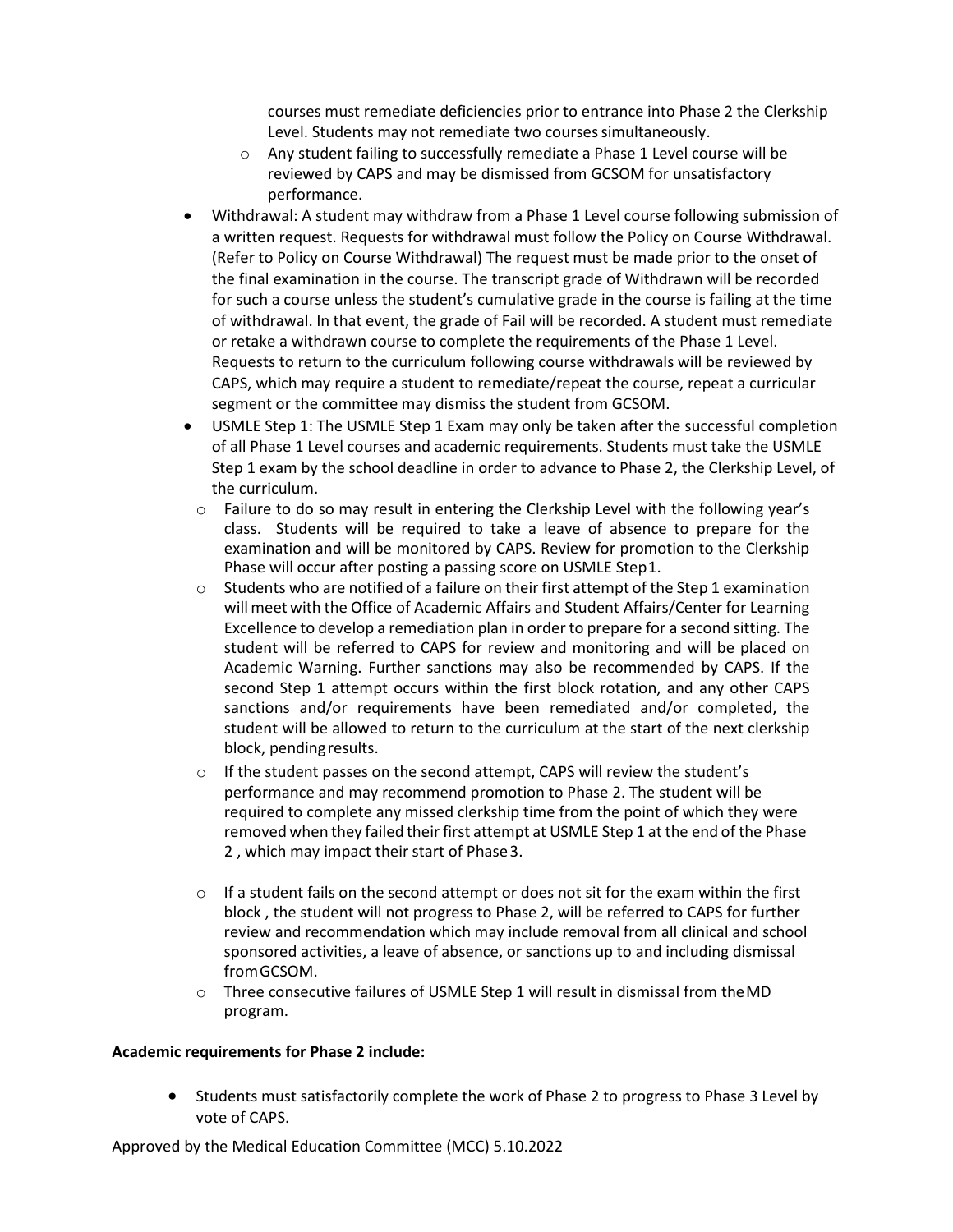- All unsatisfactory academic progress in the Phase 2 will be reviewed by CAPS at its earliest scheduled meeting, provided that the meeting date is no sooner than seven days from notification of unsatisfactory performance. Reasons for referral to CAPS may include the following:
	- o Clerkship, course or block failure
	- $\circ$  Unsatisfactory academic progress despite a passing grade (clerkship/level director referral)
	- o Two different clerkship secure exam failures
	- o Any grades of Incomplete
	- o Subsequent unsatisfactory progress after previous referral to the Committee (Including but not limited to Incomplete, Fail, or course directorreferral)

In such cases CAPS may require a student to take certain actions including, however not limited to, remediating/repeating one or more courses/clerkship rotations, repeating an entire curricular segment, or the Committee may dismiss the student from the GCSOM.

- In addition to the above, CAPS may determine that a student has not satisfactorily completed the work of the Phase 2 even if there are no clerkship failures. Such a determination may reflect consistent or collective marginally acceptable performance, successive failures in final summative assessments of medical knowledge, or deficiency in curriculum competencies. In such an event, the course director or curriculum level director will prepare in writing the specific allegations giving rise to the review and submit the statement to the chairperson of the CAPS. On receipt of the statement, the chairperson, or their designee, shall inform the student in writing of the Committee's pending review, the membership of the Committee and the specific allegations giving rise to the review of the student's performance. In such cases CAPS may require a student to take certain remedial actions including, but not limited to, repeating one or more clerkship rotations, repeating an entire curricular segment, or dismiss the student from GCSOM.
- A student failing one of the clerkship rotations may, on a vote of CAPS, be permitted to remediate, delaying entry into Phase 3 until the requirements of the clerkship are met. Failure to meet these requirements will result in referral to CAPS and the student may be dismissed from GCSOM for unsatisfactory performance.
- A student failing two or more clerkship rotations will be referred to CAPS and the student may be dismissed from GCSOM for unsatisfactory performance.
- A student may withdraw from a clerkship rotation following the Course/Clerkship Withdrawal Policy. The request must be made prior to the final day of the rotation. The transcript grade of Withdrawn will be recorded for such a rotation. A narrative evaluation of the student's performance prior to the withdrawal will be submitted for incorporation in the student's permanent record. A student must obtain permission of CAPS to retake/remediate the clerkship in a manner acceptable to the clerkship director.
- A student who fails to attend a scheduled Clerkship without having been excused per the Attendance Policy by the Regional Associate/Assistant Dean for Students will be assigned a grade of Fail per the grading Policy in Phase 2.
- Students must pass the summative OSCE. A student failing the OSCE after one attempt must remediate. A student failing on the second attempt will be reviewed by CAPS and may, on a vote CAPS, be allowed to remediate their performance or may be dismissed.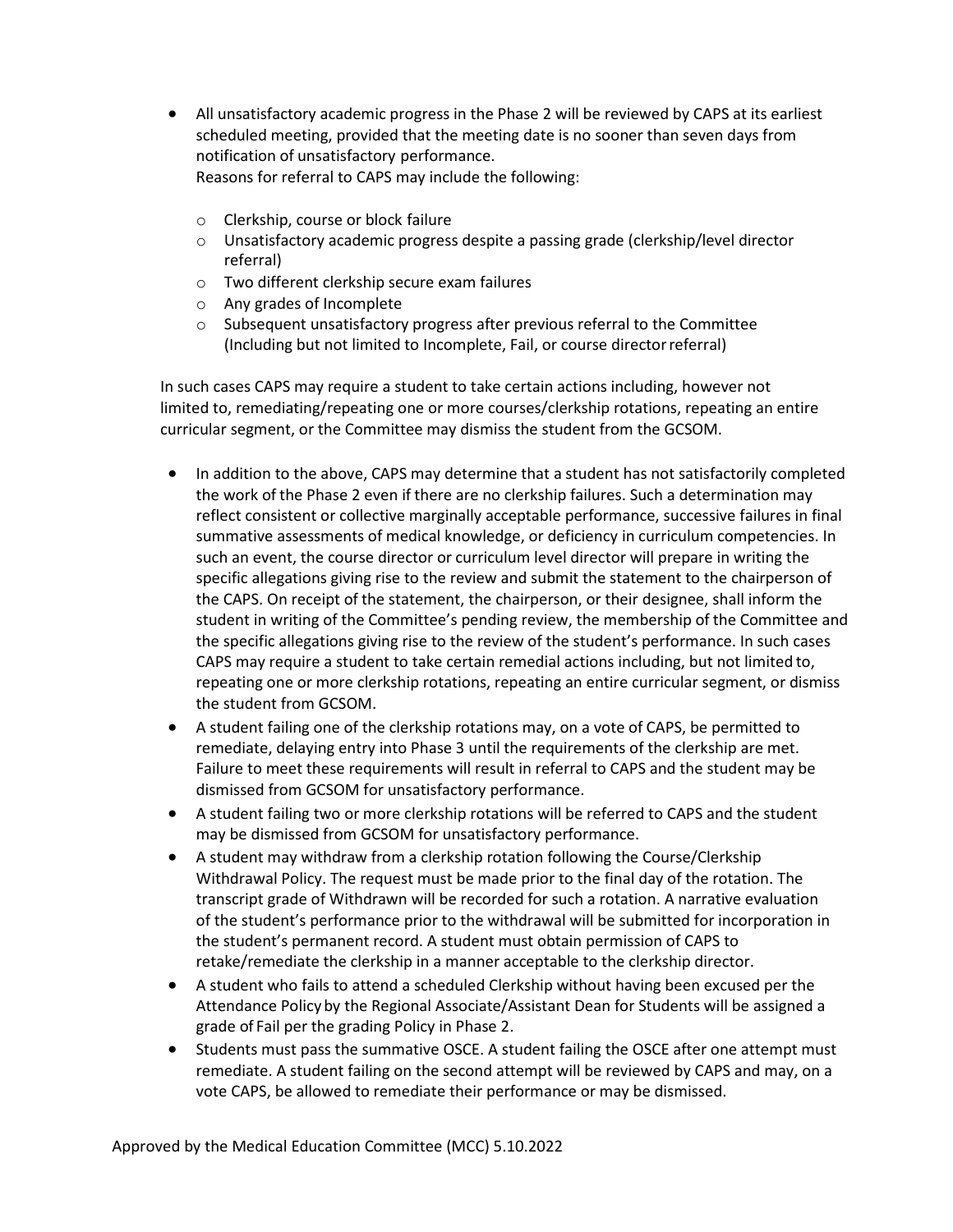## **Academic requirements for Phase 3 include:**

- The degree of Doctor of Medicine is granted by the Board of Trustees of Geisinger Commonwealth School of Medicine to candidates only upon recommendation of CAPS, and the faculty of GCSOM. CAPS will initiate these recommendations for all students who satisfactorily complete Phase 3 Level and satisfy all graduation requirements.
- All unsatisfactory academic performances in the Phase 3 Level will be reviewed by CAPS at its earliest scheduled meeting, provided that the meeting date is no sooner than seven days from notification of unsatisfactory performance.

Reasons for review by CAPS may include the following:

- o Course or block failure
- $\circ$  Unsatisfactory academic progress despite a passing grade (course/level director referral)
- o Two different clerkship secure exam failures
- o Any grades of Incomplete
- o Subsequent unsatisfactory progress after previous referral to the Committee (Including but not limited to Incomplete, Fail, or course directorreferral)

In such cases CAPS may require a student to take certain actions including, however not limited to, remediating/repeating one or more courses, repeating an entire curricular segment, or the committee may dismiss the student from GCSOM.

- In addition to the above, CAPS may determine that a student has not satisfactorily completed the work of Phase 3 Level even if there are no failures in individual rotations. Such a determination may reflect consistent or collective marginally acceptable performance with failure to achieve expected competencies. In such an event, the course director or curriculum level director will prepare in writing the specific allegations giving rise to the review and submit the statement to the chairperson of CAPS. On receipt of the statement, the chairperson shall inform the student in writing of the Committee's pending review, the membership of the Committee and the specific allegations giving rise to the review of the student's performance. In such cases CAPS may require a student to take certain remedial actions including, but not limited to repeating one or more rotations, repeating an entire curricular segment, or dismiss the student from GCSOM.
- A student failing any Phase 3 Level rotation may, on vote of CAPS, be permitted to make up the failure in a manner to be determined by the course director. In addition, CAPS may require modifications in the student's subsequent plan of study for the Phase 3 Level.
- A student failing two or more Phase 3 Level rotations will be referred to CAPS for review and may be dismissed from GCSOM for unsatisfactory performance, even if the first of the two failures has already been made up.
- A student may withdraw from a course following approval of the student's written request as per the Course/Clerkship Withdrawal Policy. (Refer to the Policy on Course/Clerkship Withdrawal) The request must be made prior to the onset of the final day of the rotation. The transcript grade of Withdrawn will be recorded for such a course. A narrative evaluation of the student'sperformance prior to the withdrawal will be submitted for incorporation in the student's permanent record. A student who withdraws from the course may, upon petition of CAPS, make up the rotation in a manner acceptable to course director. Required rotations must be made up, while elective rotations need not be. CAPS will have the final

Approved by the Medical Education Committee (MCC) 5.10.2022